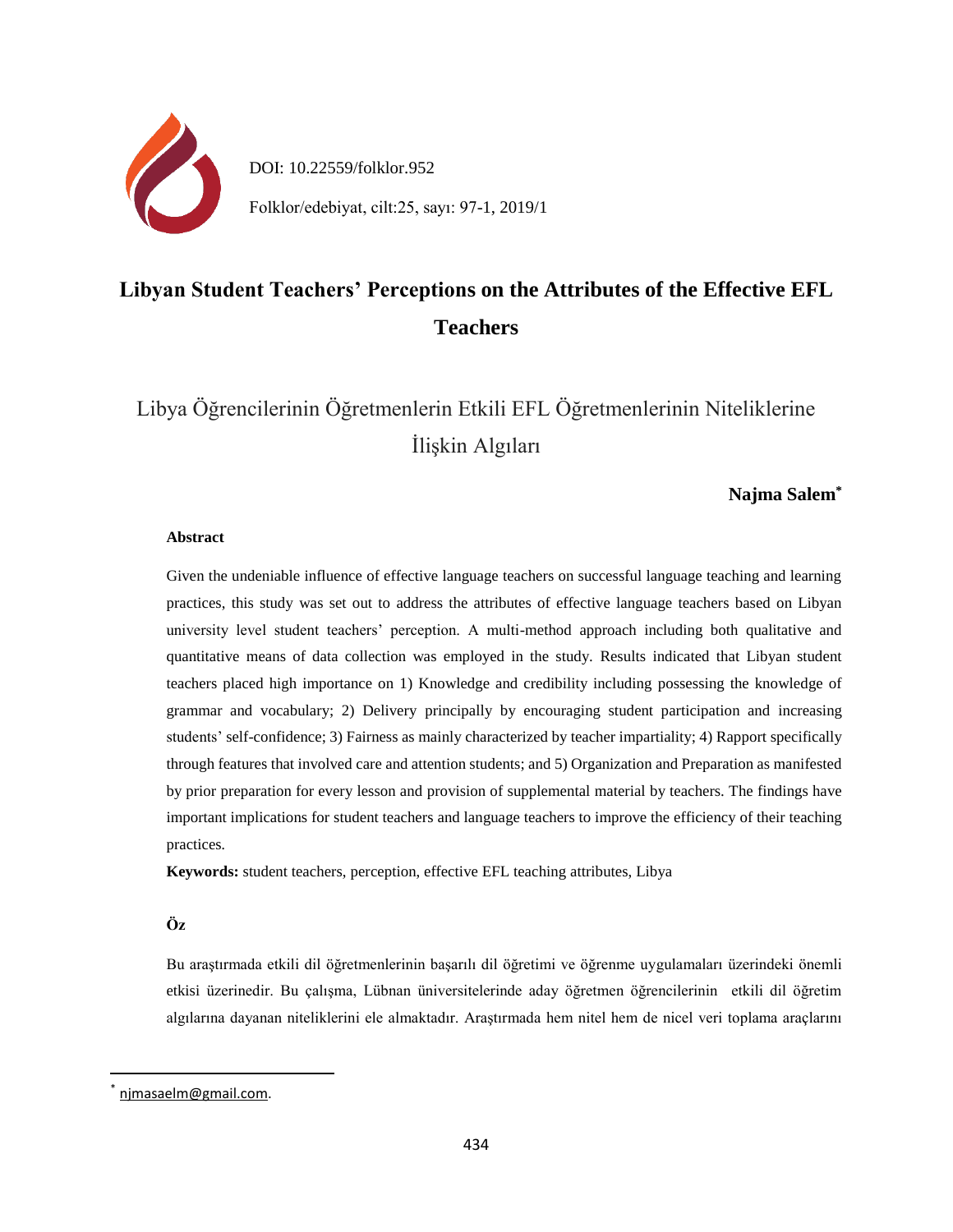içeren çok yöntemli bir yaklaşım kullanılmıştır. Sonuçlara göre, Libyalı aday öğretmen öğrencilerinin şu maddelere önem verdikleri anlaşılmıştı: 1) gramer ve kelime bilgisi da dahil olmak üzere bilgi ve güvenilirliğe büyük önem verdiğini; 2) temel olarak öğrenci katılımını teşvik ederek ve öğrencinin özgüvenini artırarak eğitilmesi; 3) öğretmenin tarafsızlığı ile büyük ölçüde karakterize edilen dürüstlük; 4) öğrencilerin özellikle dikkat konusunda uyumlu olmarını; ve 5) her ders için önceden hazırlık yapılması ve öğretmenlerin ek materyal hazırlaması. Bulguların, öğretmen adaylarının ve dil öğretmenlerinin öğretmenlik uygulamalarını geliştirmeleri için önemli etkileri olduğu tespit edilmiştir.

**Anahtar sözcükler:** *öğretmen adayları, algı, etkili dil öğretim özellikler, libya*

#### **Introduction**

The history of teaching English in Libya dates back to the British mandate on Libya in 1942 when following the World War II English was introduced as the second language in the country. During the following years English was gradually placed in the curriculum of private and public schools (1997). However, due to lack of Libyan English teachers several English centers were opened to train teachers. Today, most 5th–9th grades are taught by Libyan female EFL teachers graduated from either English Department or College of Education and the majority of the 10th, 11th, and 12th grades are taught by male English teachers from Libya, Egypt, Iraq, Sudan, and Palestine whose English is very poor and affected by their native dialects (Omar, 2014).

At the university level, also, it appears that English programs in Libya have not been able to prepare teachers with academic English literacy so they can act as effective language teachers in their profession (Hawana,1981).With globalization which demands an increasing need and access to English, on the one hand, and lack of teachers who can equip the learners with the knowledge of English, on the other, there is a need to investigate what knowledge, characteristics and features should EFL teachers possess to make the English Language Teaching practices effective. To achieve good outcomes, first, teachers should know how learners define effective teaching (Brown, 2009). Second, by understanding students' perceptions, "teachers in training and practitioners can understand how to approach and improve their practice (Barnes & Lock, 2013, p. 19) as well as how to deliver their instruction (Lightbown & Spada, 2008).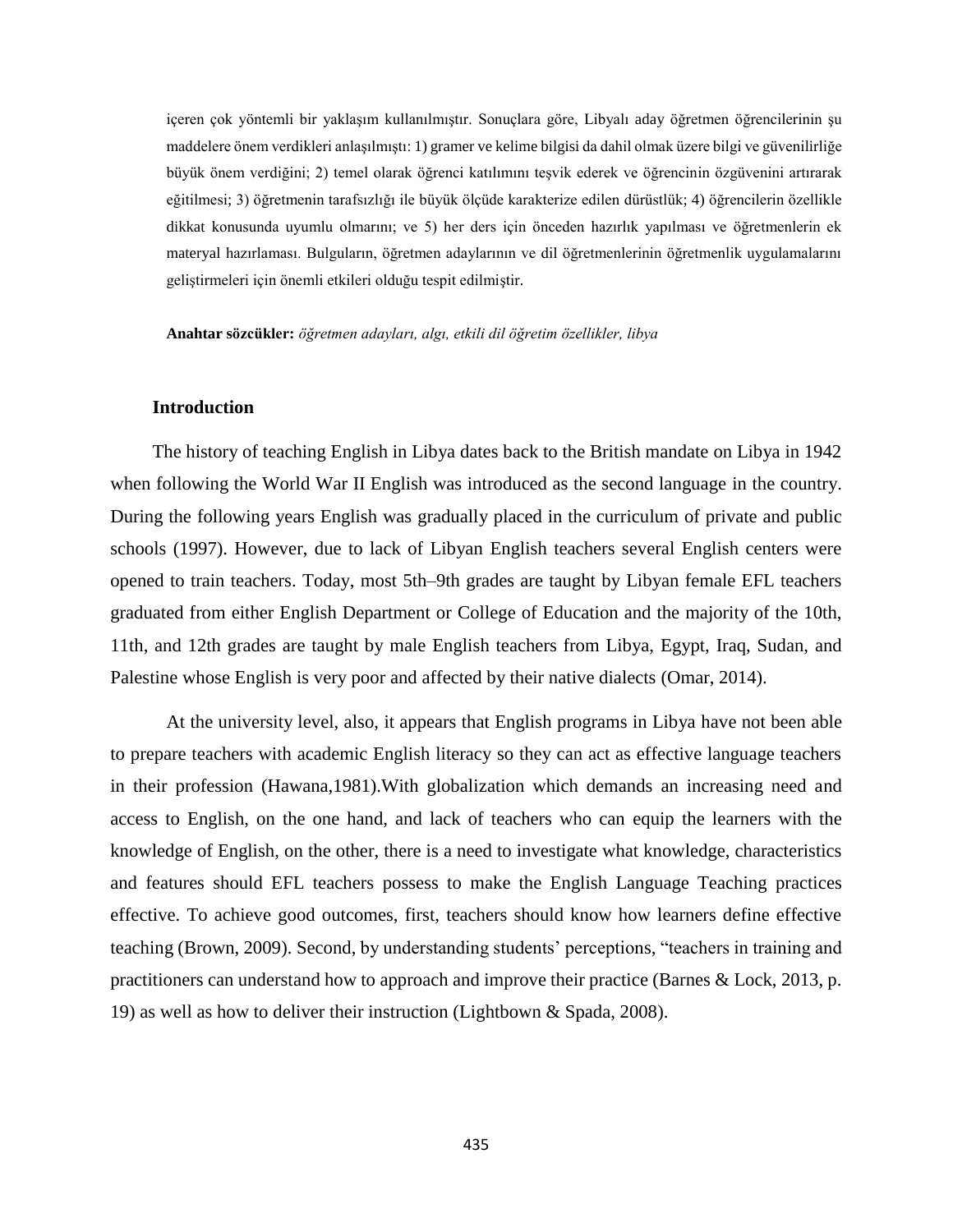However, studying this topic from the student teachers' perspective is a rather new line of research specifically for Libyan students. Thus, this study addresses the Libyan student teachers' perception of effective language teachers in the context of an international university in Cyprus.

During the last decades, the question of effective language teaching has tuned into a critical issue in the field of TESOL. It is argued that the nature of language teaching differs from teaching other subject matters, especially because the subject and the means of instruction are the same (Borg, 2006) consequently, the features of 'good language teachers' (White 1989) as transmitters of the English language knowledge to the language learners has given momentum. In fact, investigating perceptions is important because according to Richardson (1996), attitudes, beliefs, and perceptions are mental constructs that "name, define, and describe the structure and content of mental states thought to drive a person's actions" (p. 102).The number of studies addressing students' perception of effective language teachers are not insufficient (Brosh, 1996; Brown, 2009; Chen, 2005; Desai, Damewood & Jones, 2001; Faranda & Clarke, 2004; Kember & Wong; Koutsoulis, 2003; Kourieos & Evripidou, 2013; Park & Lee, 2006). The findings of some of the major studies are briefed out in what follows.

Brosh (1996) identified the attributes of EFL teachers as perceived by high school teachers and students in Israel. The highest importance was given to items related to commanding the target language and teaching comprehensibly by both teachers and students. However, teachers gave more weight to particular items like motivating students and research orientation, whereas treating students fairly was mostly favored by the students. Koutsoulis (2003) identified 94 characteristics of effective teachers in Cyprus and classified into three categories, namely, human characteristics like teacher friendliness, communication characteristics such as teacher's ability to communicate with students, and teaching and production characteristics like making lessons exciting and motivating. Park and Lee's (2006) investigation of the characteristics of effective English teachers based on the perception of teachers and students in high school in Korea, although affected by two variables of gender and performance, on the whole determined teachers' pedagogical knowledge and their ability to stimulate students' motivation and constructing their self-confidence as the most significant attributes. The findings obtained from Kourieos and Evripidou's (2013) research as perceived by Cypriot students indicated that an effective EFL teacher is the one who takes into account the students' individual differences, language anxiety as well as the abilities and interests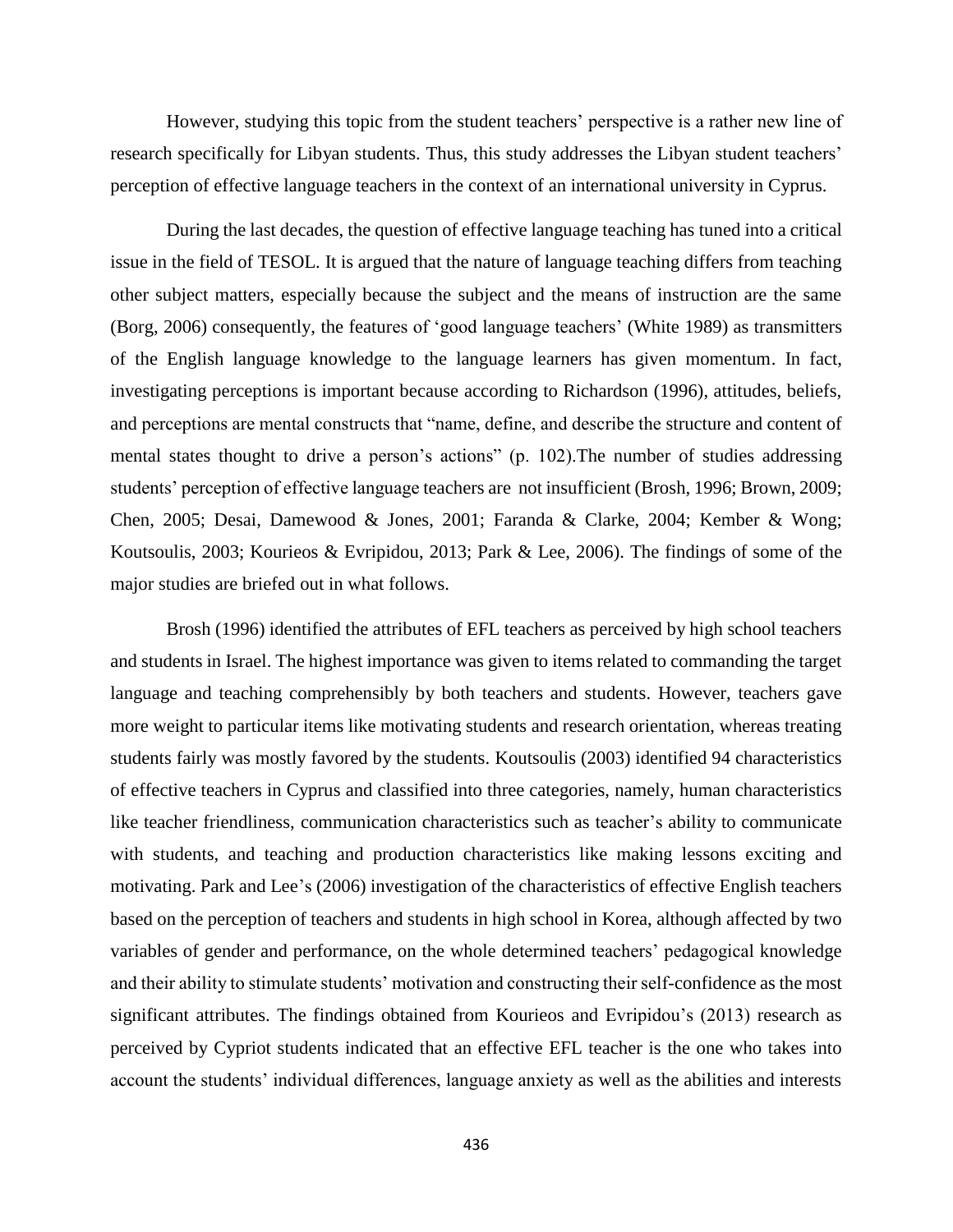of the learners and consequently designs a facilitative learning environment. Results of Salahshour and Hajizadeh's research (2013) indicated that Iranian students advocate, among the other things, teachers' enthusiasm, his sense of responsibility towards students, his friendly behavior, his attempt to instruct grammar explicitly, and his ability to communicate ideas effectively. Similarly, Barnes and Lock (2013) found that high importance was placed on rapport attributes such as friendliness, care, and patience as well as on delivery attributes including error correction and a participatory mode of instruction. Fairness, target language knowledge, and good preparation were also favored highly by the participants.

As can be seen in the above examples, although some attributes appear universal, there is no consensus among researchers as to what characteristics a good language teacher should have given the fact that teaching-learning situations vary greatly and also there are individual differences between the learners which makes one teaching behaviors effective in one setting than in other settings (Brosh, 1996). Despite this, in a rather recent study and by an extensive review of previous studies, Barnes and Lock (2010) identified attributes of efficient teachers and classified them into five major categories that had originally been proposed by Faranda and Clarke (2004). This taxonomy is used as a major framework for analyzing the data in this study. These attributes are summarized in Table 1and descriptions are given accordingly.

| <b>Attributes</b>         | <b>Description</b>                                                            |
|---------------------------|-------------------------------------------------------------------------------|
| Rapport                   | friendliness, sociability, empathy, accessibility, receptiveness,<br>attitude |
| Delivery                  | personal style, communication, pedagogy                                       |
| Fairness                  | grading, impartiality, examination relevance, transparency,<br>workload       |
| Knowledge and Credibility | content knowledge, competence (skills), experience                            |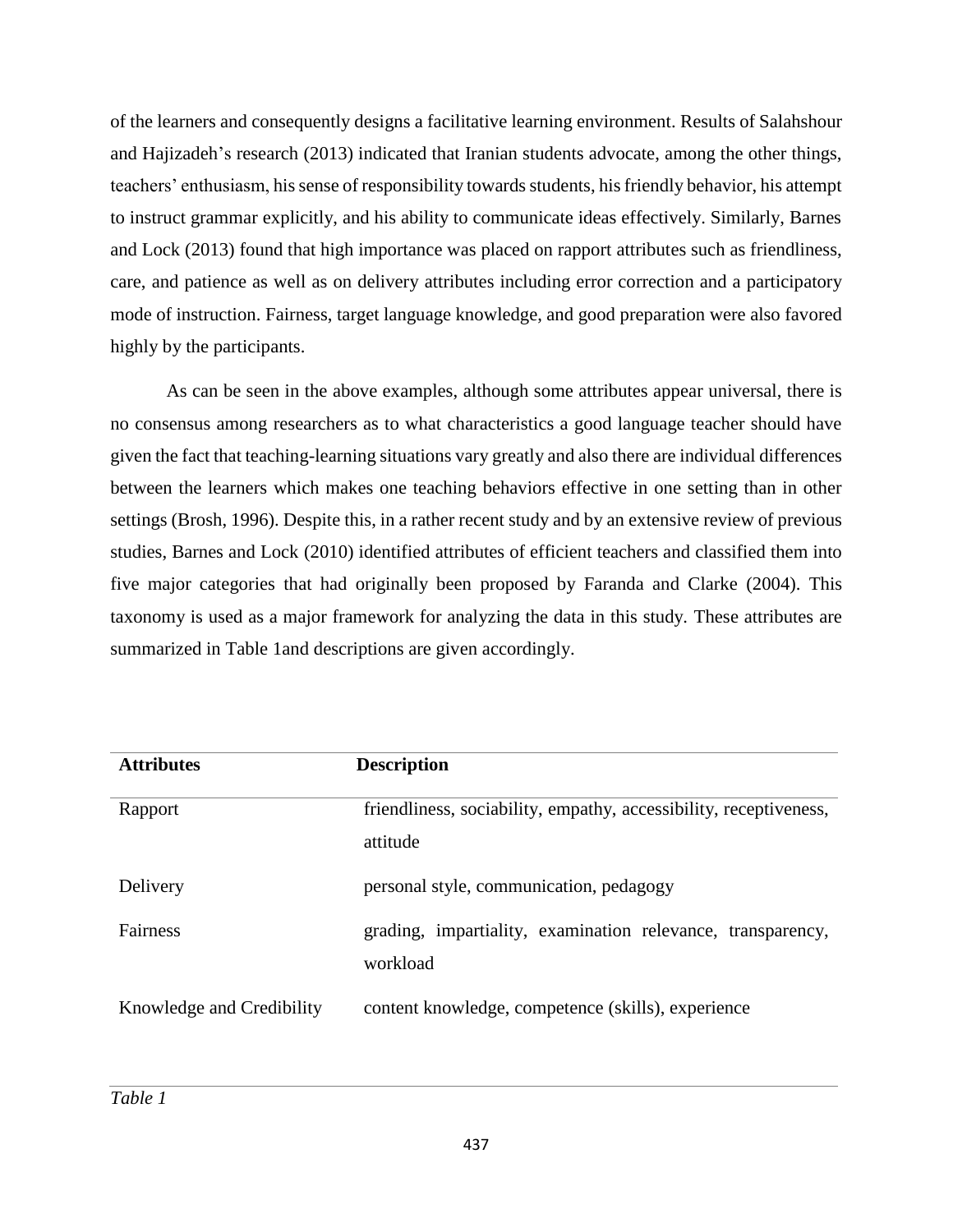Organization and Preparation syllabus quality, clarity, and adherence; lesson preparation

*Description of Effective teachers' Attributes (Faranda & Clarke, 2004)*

Rapport is mainly focused on the psycholinguistic aspect of language teaching; in other words, the type of teacher-learner relationship (Borg, 2006) or the communication style. Students prefer a teacher who "establishes a classroom environment that stimulates and supports students' innate motivation" (Borsh, 1996, p. 127) and possessing this feature contributes to "reducing fear (fear of making mistakes, fear of foreigners), making students feel valued, promoting learning, and making students feel understood" (Barnes & Lock, 2010, p. 143). In fact, Rapport is closely related to the personality of a teacher and contributes to his efficiency during the instructional process (Politzer & Weiss, 1971) (also see Chen, 2005; Desai et al., 2001).

Delivery which covers personal style, communication and pedagogy is manifested, among the other things, by error correction, teaching methods, provision of grammar instruction, asking questions and giving enough time to respond (Barnes & Lock, 2010; Faranda & Clarke, 2004; Horwitz, 1987; Pak & Lee, 2006). Teachers' enthusiasm about teaching is also a priority because it leads to attention and subsequently learning takes place (Borsh, 1996).

Fairness is an attribute mainly related to examination and assessment as well as the academic workload. The most striking point in this category is learners' expectation to be treated 'impartially'. Exam preparation, provision of clear grading guidelines and homework assignment are the other factors determining the fairness of a good teacher (Barnes & Lock, 2010; Desai et al., 2001; Faranda & Clarke, 2004).

Knowledge and Credibility briefly means being qualified as an ELT teacher (Darling-Hammond &Youngs, 2002). This qualification can contain, but not limited to, having a good knowledge of grammar, vocabulary, and the subject matter (Barnes & Lock, 2010; Chen, 2005; Faranda& Clarke, 2004; Pak & Lee, 2006).

Organization and Preparation is one of the main features of a good teacher because clear classifications and arrangements of the items in order of priority can facilitate learning (Brosh, 1996; Kember& Wong, 2000; Pak & Lee, 2006).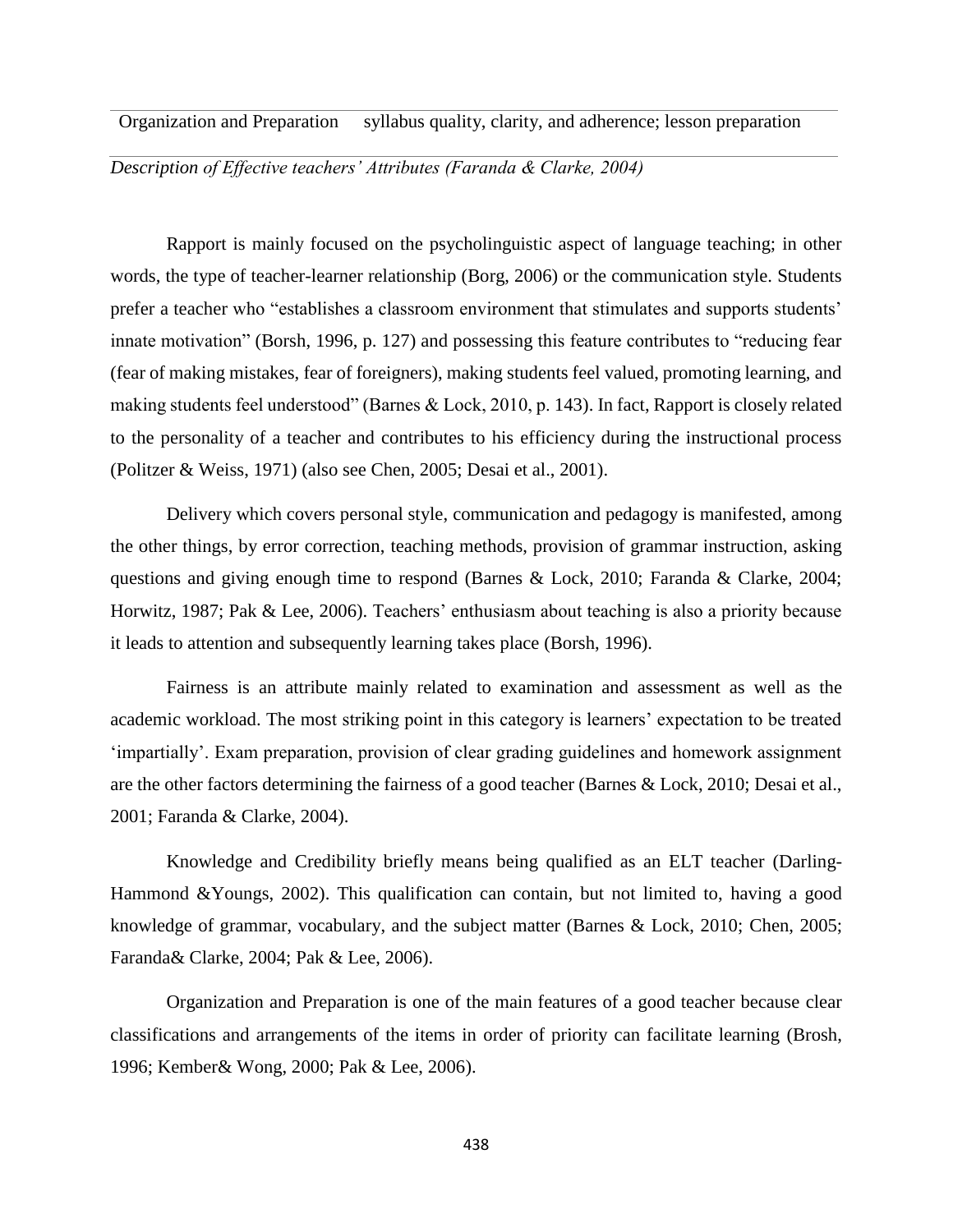The review of literature shows that investigations into the attributes of a good teacher has not yielded uniform results in different contexts. The participants of most of these studies have been language learners rather than students, and more importantly, this issue has been neglected in some contexts like Libya. The objective of this study is, thus, to identify the desirable attributes of an effective (or good) language teacher as perceived by Libyan student teachers.

## **Method**

This was a mixed-method case study that used both qualitative and quantitative approaches to address the issue under investigation.

#### *Participants:*

Participants were 42 Libyan students (45.2% males and 54.8% females) majoring in English Language Teaching (ELT) studying in Northern Cyprus in 2015-2016 academic year. All the students were native speakers of Arabic language with 14.3% of them between 18-24, 40.5% between 25-30, and 35.7% between 31-36 years of age. At the time of the study, 83% of the students were doing their Master's whereas the rest of the sample (16.7%) were doing their Bachelor's. forty-seven percent of the participants were first year and fifty-three percent were second year students. The participants were selected through convenience sampling.

#### *Instruments:*

This study used Barnes and Lock's (2010) questionnaire on attributes of effective teachers and lecturers containing 42 items. The reason for using this questionnaire was its comprehensiveness as the attributes included in the questionnaire had been identified based on careful examination of the previous studies. This questionnaire is organized under the five categories proposed by Faranda and Clarke (2004), namely, Rapport (items 1-11), Delivery (12- 28), Fairness (29-33), Knowledge and Credibility (34-36), and Organization and Preparation (37- 42). The questionnaire also contains a demographic section.

A semi-structured interview was also designed focusing on attributes of effective teachers across the five categories.

### *Data collection:*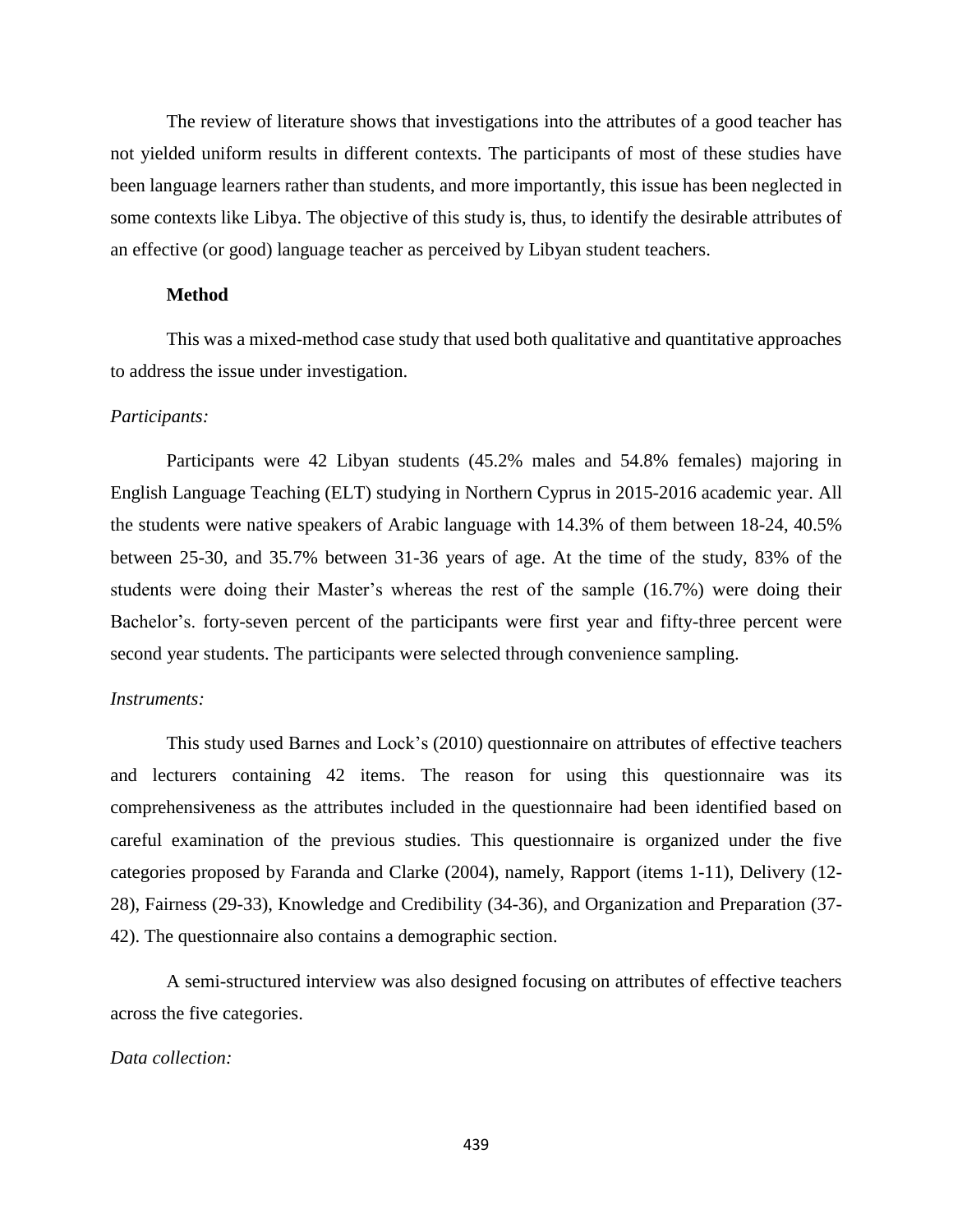The questionnaire was administered almost near the end of the semester to the population under study. The respondents answered the questionnaire on a 7-point Likert scale ranging from 1  $=$  strongly disagree,  $2$  = disagree,  $3$  = slightly disagree,  $4$  = no idea,  $5$  = slightly agree,  $6$  = agree, and  $7 =$  strongly agree.

After quantitative data collection via the questionnaire, three female student teachers voluntarily participated in the follow-up interview. Each interview lasted for about 15 minutes and was audio-recorded and transcribed for data analysis. The interview data was used as a complementary means to enrich the discussion.

## *Data analysis:*

Descriptive statistics was used in this study to analyze the quantitative data. In the first place, the overall Mean and Standard Deviation of each category of the questionnaire was calculated. In the second place, the Mean and Standard Deviation of items related to each category were analyzed. The qualitative data obtained from the interview were triangulated with the quantitative data obtained from the questionnaire to support this analysis and enrich the discussion.

### **Results and discussion**

Table 2 shows the descriptive statistics results of the analysis across the five major category of attributes of effective teachers in a descending manner.

## *Table 2*

|                              | <b>Mean</b> |  |
|------------------------------|-------------|--|
| Knowledge and Credibility    | 5.6         |  |
| Delivery                     | 5.6         |  |
| Fairness                     | 5.4         |  |
| Rapport                      | 5.1         |  |
| Organization and Preparation | 4.9         |  |

*Overall ranking of attribute categories*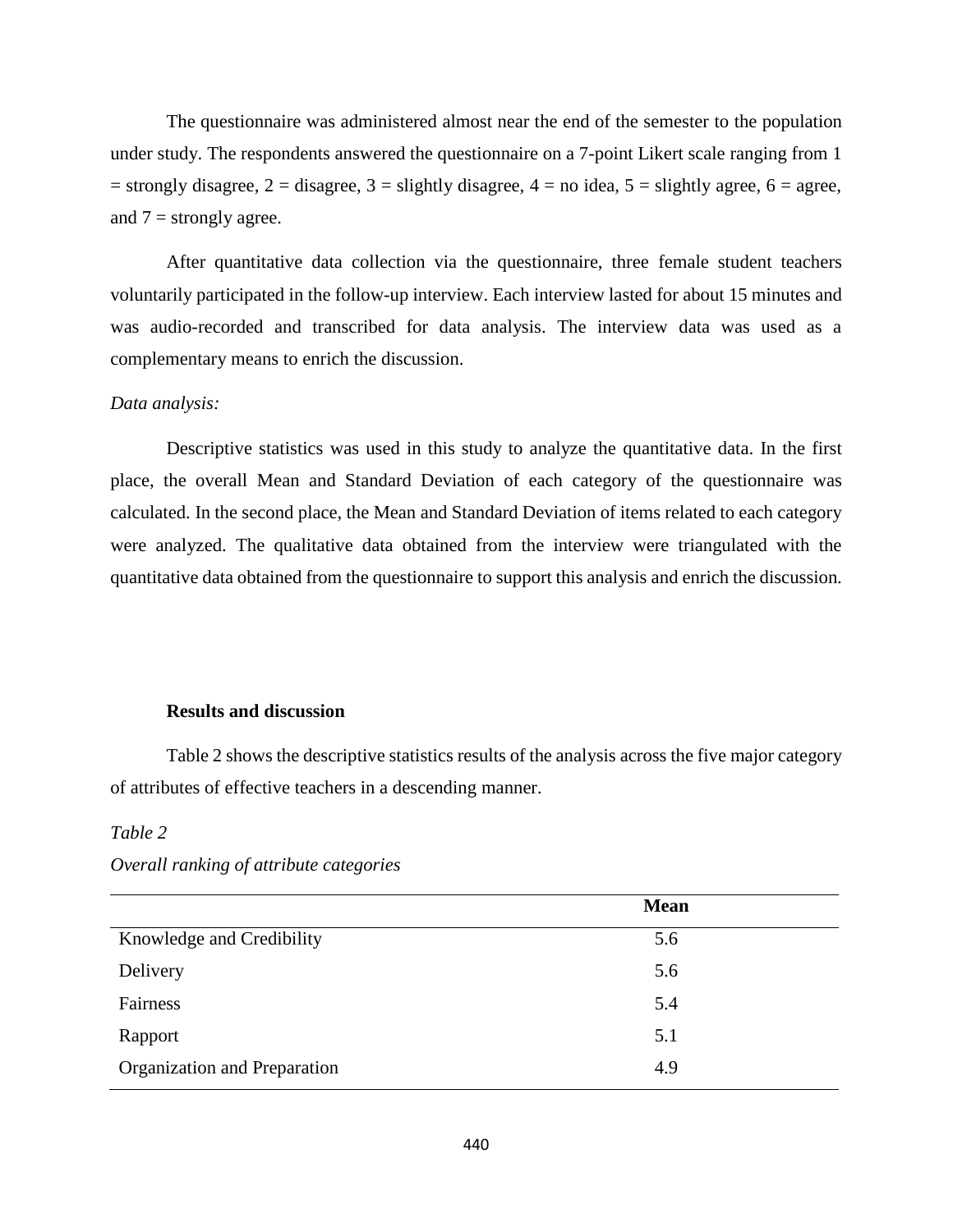Knowledge and Credibility ( $M=5.6$ ) and Delivery ( $M=5.6$ ) categories were ranked the highest and the most important categories. Fairness (M=5.4) was selected as the third most important category before Rapport (M=5.1). Organization and Preparation was the lowest ranked category (M=4.9). The results represented here, to a high extent, concur with the findings obtained by previous studies. In both Park and Lee's (2006) and Barnes and Lock's (2013) studies Knowledge and Credibility and Delivery attributes were scored higher as features that, according to the participants of this study, contributed to a status of a good teacher. This ranking, in general, illustrates a preference to knowledge of the target language among Libyan student teachers. In what follows, the results of each category are analyzed in more detail with respect to individual items.

## **Rapport**

Table 3 shows the descriptive statistics results of the items included in Rapport category.

#### *Table 3*

*Mean and Standard Deviations for Rapport Items*

| <b>Items</b>                                             | <b>Mean</b> | <b>SD</b> |
|----------------------------------------------------------|-------------|-----------|
| 1. are friendly                                          | 5.9         | .95       |
| 2. develop good relationships with students              | 5.0         | 1.4       |
| 3. share personal experiences                            | 5.5         | 1.0       |
| 4. care about students                                   | 6.3         | .64       |
| 5. are patient                                           | 5.9         | .93       |
| 6. listen to students                                    | 6.1         | .94       |
| 7. have a positive attitude in general                   | 5.8         | 1.0       |
| 8. have charisma                                         | 5.0         | 1.1       |
| 9. understand the student's English education background | 6.0         | .67       |
| 10. understand the different student levels              | 5.5         | 1.2       |
| 11. have a sense of humor                                | 5.5         | 1.0       |

Attributes in Rapport category were all considered important by the respondents and the Mean of all the attributes scored over 5. The fact that attributes or items involving care (4, 7, 9, 5  $\&$  6) including care about students (M=6.3), listening to students (m=6.1), having positive attitudes towards them, patience  $(M=5.9)$  and friendliness  $(M=5.9)$  scored higher suggesting that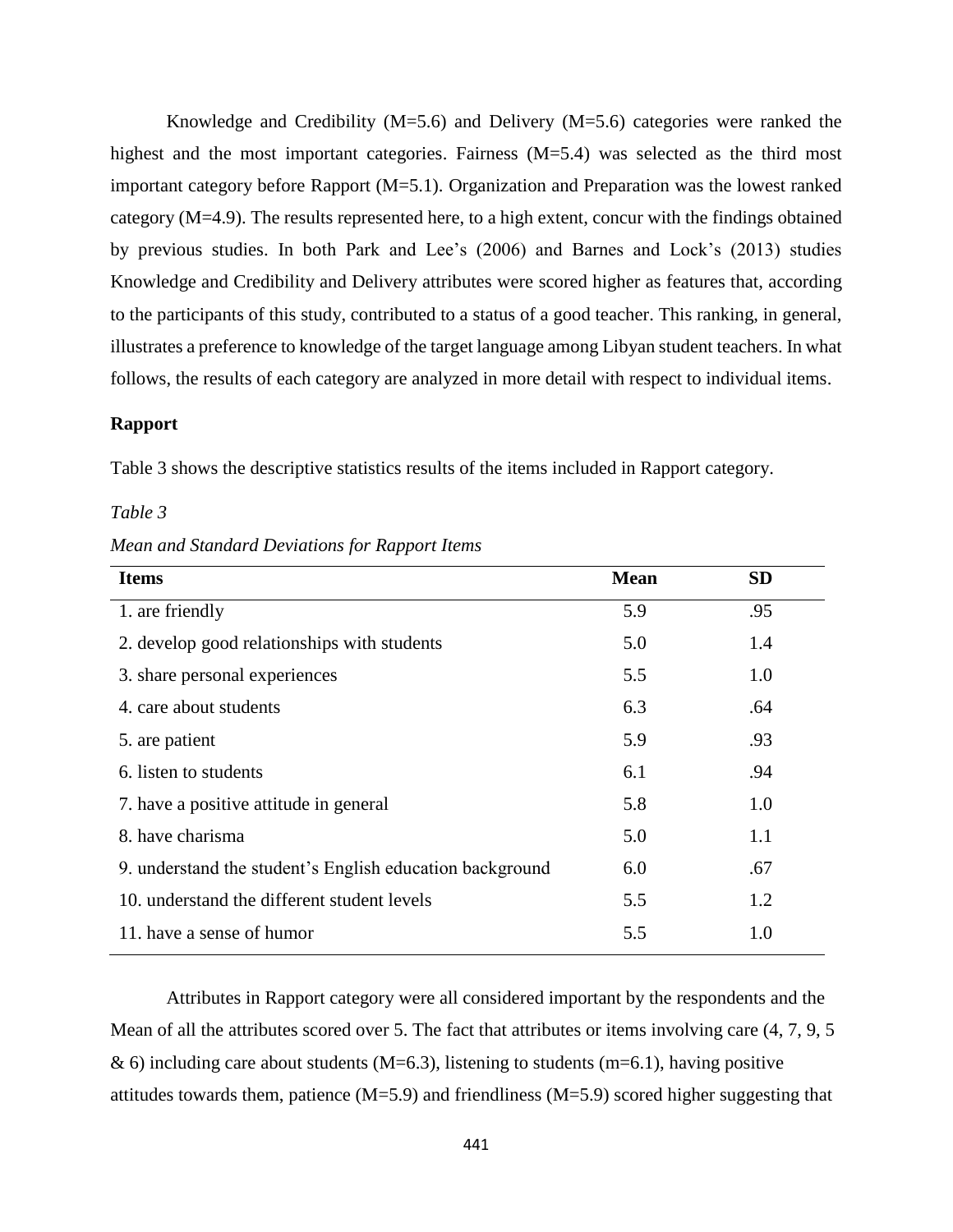students advocate teachers who try to alleviate their anxieties and promote their self-confidence (Barnes & Lock, 2010).The results are consistent with those found by Salahshour and Hajizadeh (2013). This idea was also supported by interviewee 1 who argued that:

Language teacher has to be a friend of his/her students to ensure conveying the message clearly and effectively. because students are learning another language rather than theirs and they need to have a good relationship with their teachers so as to accept the knowledge they get from them.

Similarly, interviewee 2 asserted that:

The good teacher of English is the one who is friendly and who has got an open mind in dealing with those who learn English as a foreign language.

The above quotes show that student teachers consider building a good rapport with learners as a prerequisite for successful language learning.

Also, student teachers highly expect their teachers to understand their English education background mainly because it informs teachers about areas for which students have not received sufficient instruction and may perform poorly (Barnes & Lock, 2010).

## **Delivery**

Similar to Rapport, responses to all items in Delivery category had a mean score above 5 (Table 4).

## *Table 4*

*Mean and Standard Deviations for Delivery Items*

| <b>Items</b>                            | <b>Mean</b> | <b>SD</b> |
|-----------------------------------------|-------------|-----------|
| 12. are enthusiastic about EFL teaching | 5.3         | 1.6       |
| 13. give clear explanations             | 6.1         | .68       |
| 14. use good examples                   | 5.8         | 1.0       |
| 15. use a variety of teaching methods   | 6.3         | .58       |
| 16. use Arabic selectively              | 5.0         | 1.1       |
| 17. correct writing errors              | 5.7         | .95       |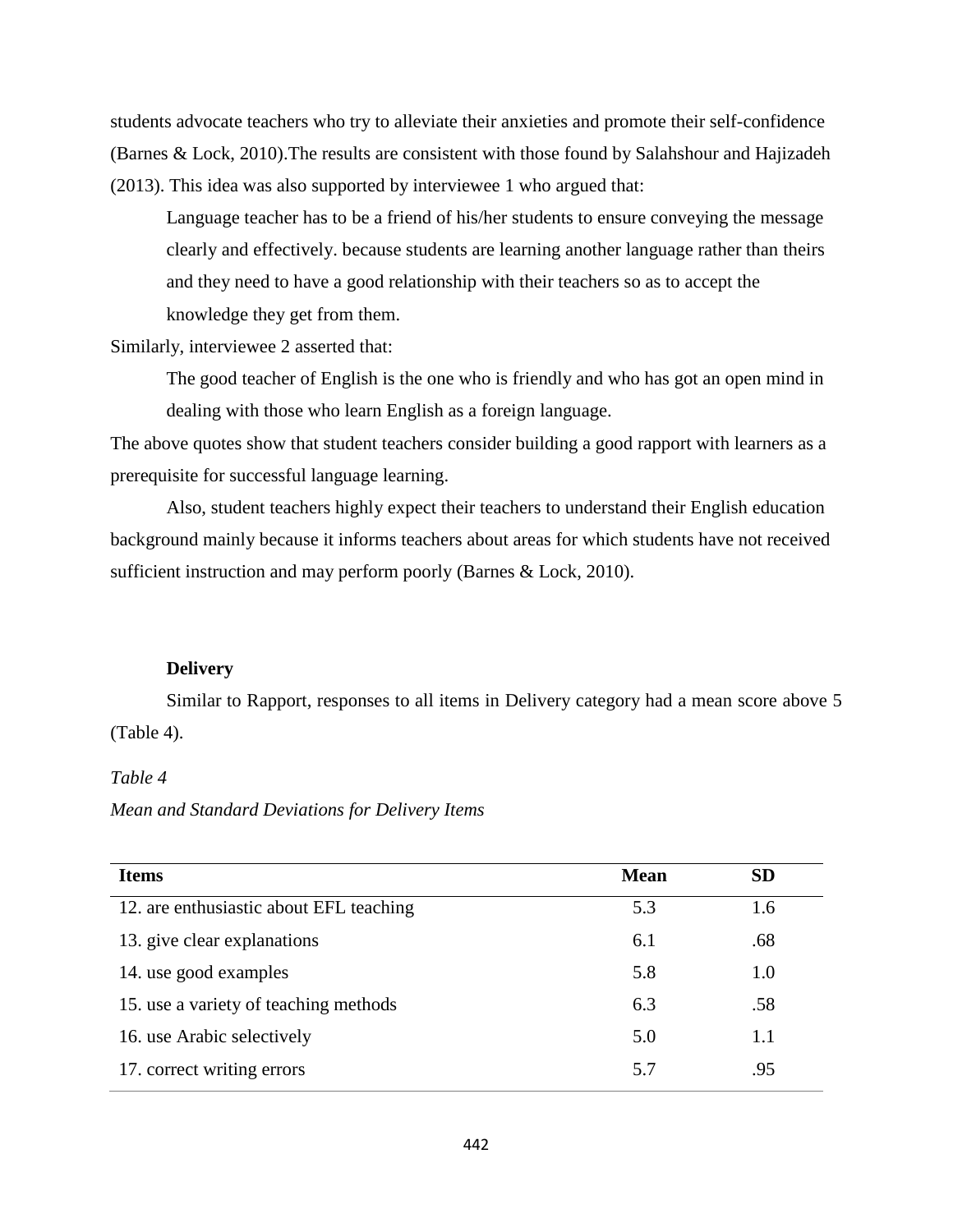| 18. correct speaking errors                                 | 5.7 | .87 |
|-------------------------------------------------------------|-----|-----|
| 19. teach grammar                                           | 5.7 | 1.0 |
| 20. use group work                                          | 5.0 | 1.5 |
| 21. encourage student participation in class                | 6.7 | .55 |
| 22. encourage participation of students with low confidence | 6.4 | .59 |
| 23. talk slowly in English                                  | 5.6 | 1.1 |
| 24. use easy words                                          | 5.9 | .79 |
| 25. ask questions frequently                                | 5.6 | .79 |
| 26. ask questions then wait for volunteers to answer        | 5.1 | 1.1 |
| 27. ask individual students to answer questions             | 4.2 | 1.6 |
| 28. give students plenty of time to answer questions        | 5.9 | .84 |

Encouraging student participation  $(M=6.7)$  and those who have low self-confidence (M=6.4) (items 21 and 22), the two items that ranked the highest in this category, indicates that teachers are supportive of participation. Barnes and Lock's (2013) and Park and Lee's (2006) studies support these findings. The two next selected items, i.e., use a variety of teaching methods  $(M=6.3)$  and give clear explanations  $(M=6.1)$  (items 15 & 13, respectively) suggest that methodological preferences are important for students. Interviewee 2 confirms these strategies by stating that:

I also believe that English language teacher is the one who is talented enough in selecting his teaching styles and who is able to use different teaching methods rather than depending solely on the set syllabus.

The above quote signifies that adherence to a single old-fashioned teaching style is not sufficient for contemporary English classes and students expect to embrace more up-to-date and flexible teaching approaches that can target and satisfy the needs of language learners.

They also had a high preference towards item 24, i.e., use easy words  $(M=5.9)$  which facilitates their understanding. Of all items, only item 27, i.e., ask individual students to answer questions (M=4.2) had a mean lower than 5. This, in fact, sheds light on the use of questioning. Whereas Libyan student teachers advocated questioning by their teachers as it is evident in mean scores of item 25, i.e., ask questions frequently  $(M=5.6)$  and item 26, i.e., ask questions then wait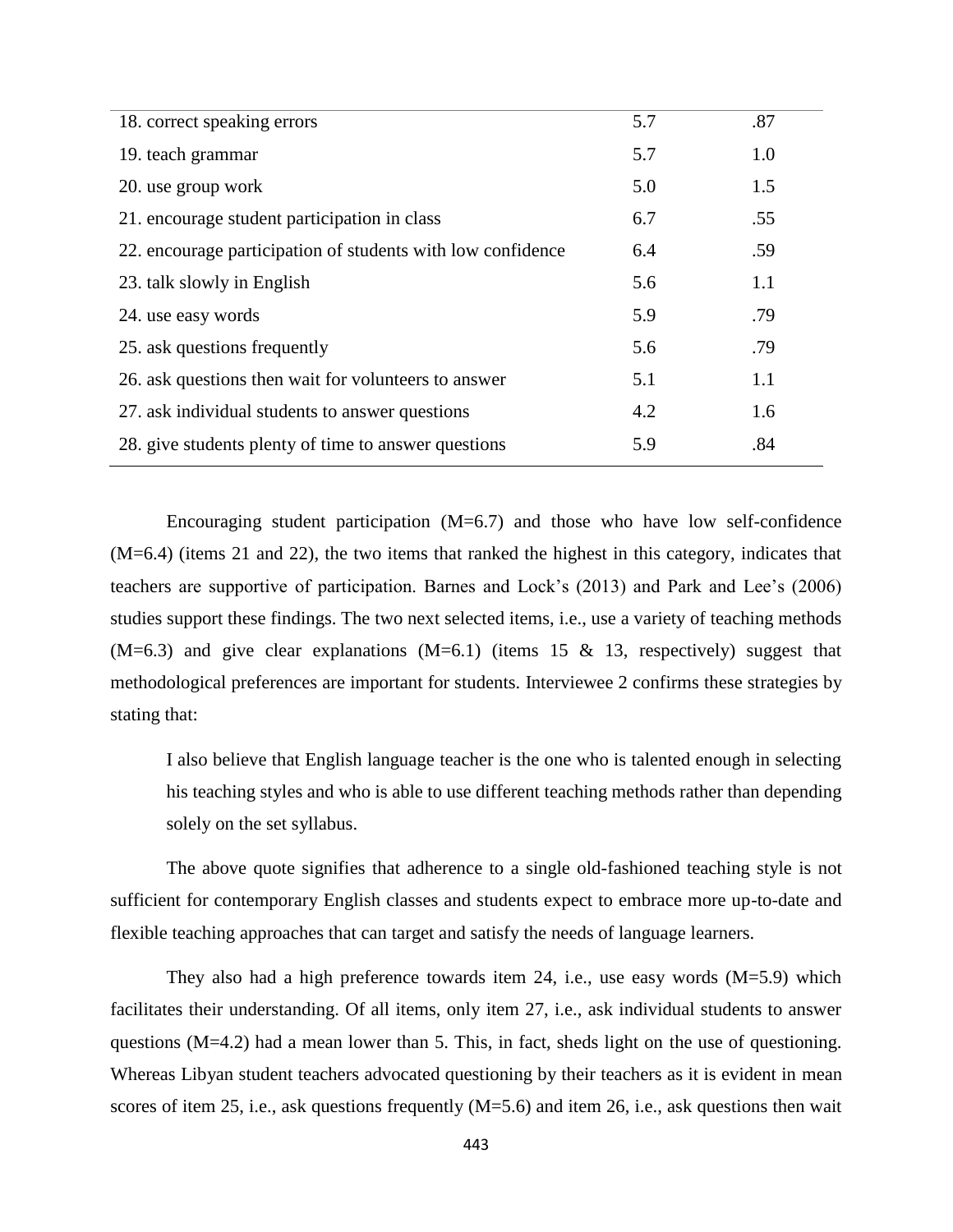for volunteers to answer (M=5.1), they did not prefer to be asked individually as shown in item 27. This finding is in contradiction with the results found by Barnes and Lock (2013) which showed that Korean students were more positive about being questioned individually. This confirms the argument put forward by some researchers maintaining that characteristics of a good language teacher is context-specific and varies from one context to another. The last item concerning questioning, item 28, i.e., give students plenty of time to answer questions (M=5.9) reflects students' desire of being given sufficient response time.

Error correction is the last area of concern in this category and it is related to lesson content as shown in items 17, 18, and 19 with the same means (M=5.7). Libyan student teachers unlike the Korean students in Barnes and Lock's (study) favored grammar instruction but similar to them expect grammar and speaking correction. Iranian students in Salahshour and Hajizade's also advocated explicit correction of their errors by the teacher. Of course, a comment mentioned by interviewee 3 highlighted that not only the areas that require correction but also the form of feedback is what students give value to. She argued that:

Giving effective feedback is also very crucial to be good at language teaching. Because the wrong way of correcting learners' mistakes might lead to real dilemmas.

This quote also maintains the fact that offering inappropriate forms of feedback may hinder learning and result in further problems.

Concerning item 12, being enthusiastic about EFL teaching, although highly ranked (M=5.3), was not the first priority like in some other studies (Salahshour & Najizadeh, 2013, 83.3%).

It is also worth mentioning that although Grammar Translation Method (GTM) is the common methodology and Arabic is the medium of teaching and learning English in Libya (Omar, 2014), item 16, use Libyan selectively (M=5.0) is ranked as moderately positive and this may signifies student teachers' inclination towards more communicative-based approaches. In the context of Iran, likewise, the use of English language all the time in class was scored the highest (66.6%) by the respondents (Salahshour & Hajizadeh, 2013).

## **Fairness**

Mean scores for items in category of Fairness indicated more variation among the items (Table 4).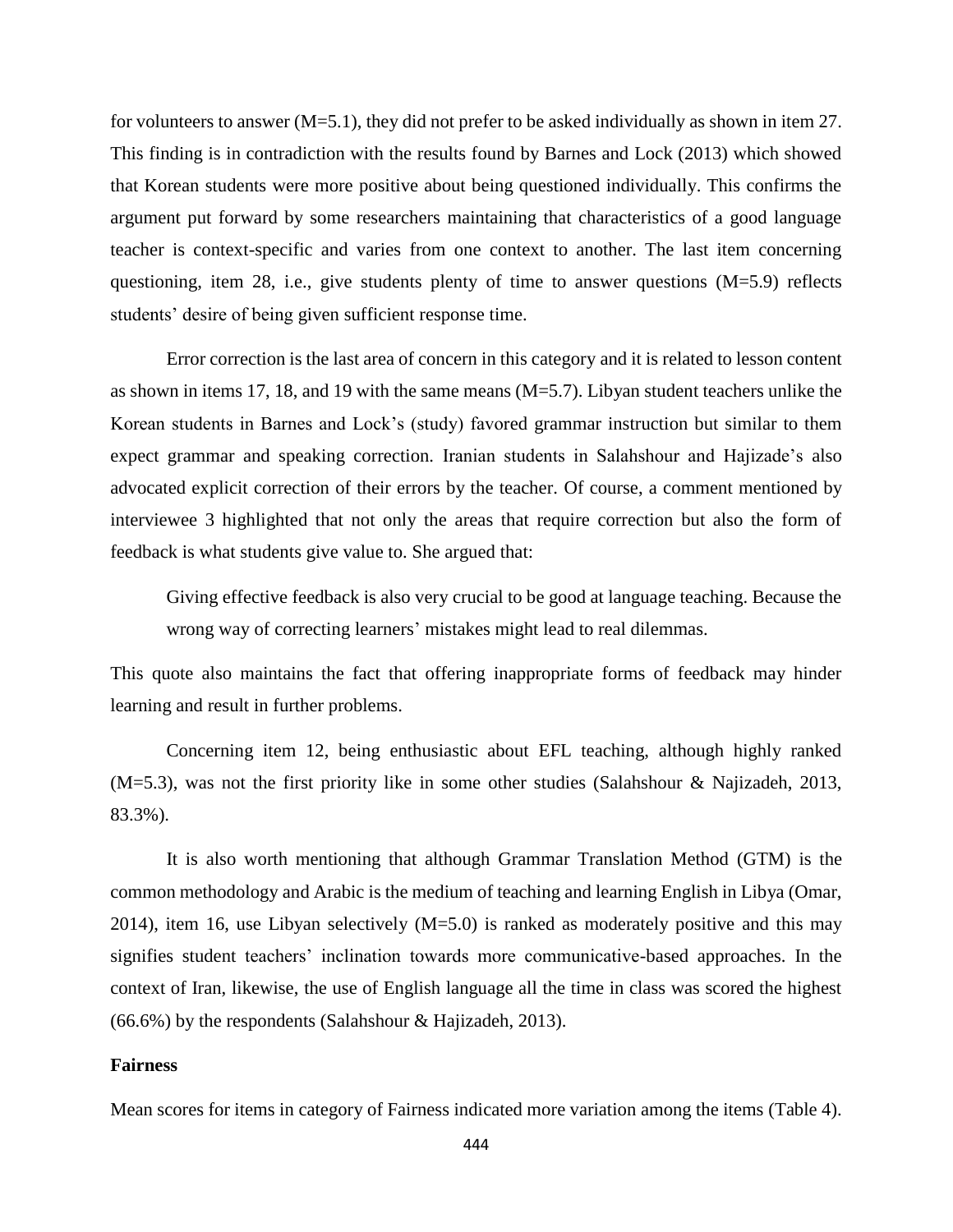## *Table 5*

*Mean and Standard Deviations for Fairness Items* 

| <b>Items</b>                                   | <b>Mean</b> | <b>SD</b> |
|------------------------------------------------|-------------|-----------|
| 29. treat all students fairly                  | 6.7         | .61       |
| 30. prepare students well for exams            | 4.9         | 1.2       |
| 31. give students clear grading guidelines     | 5.1         | 1.0       |
| 32. require students to work hard during class | 4.4         | 1.8       |
| 33. require students to do homework            | 5.9         | .51       |

Teacher impartiality as explained in item 29 was the most highly valued attribute by the respondents with the Mean of 6.7. Firstly, this feature is particularly significant in contexts where the class population is heterogeneous and students do not share the same level of language proficiency (Barnes & Lock, 2013). Secondly, the respondents also agreed that teachers should assign them homework (item 33)  $(M=5.9)$ . Give students clear grading guidelines (item 31)  $(M=5.1)$  and prepare students well for exams (item 30)  $(M=4.9)$  were also preferred though to a lesser degree. However, surprisingly, the student teachers did not prefer to be required to work hard during class (item 32) (M=4.4). Barnes and Lock (2013) also found that compared to the other items in this category which had quite high mean scores, students moderately approved hard work during class. This preference may be traced in the teaching preference of students for grammar (item 19) in Delivery category that is representative of advocating more traditional approaches to teaching that are mostly based on GTM as it is still popular in Libya (Omar, 2014) and puts much demand on students through translation, memorization, and repetition, that is why they do not favor to work hard during the class time.

## **Knowledge and credibility**

As shown in Table 6, all three attributes in Knowledge and Credibility category were scored high.

*Table 6*

*Mean and Standard Deviations for Knowledge and Credibility Items*

| $\mathbf{H}$<br><b>CILLS</b> | $\sim$ $-$<br><b>Nieali</b> | $\mathbf{SD}$ |
|------------------------------|-----------------------------|---------------|
|                              |                             |               |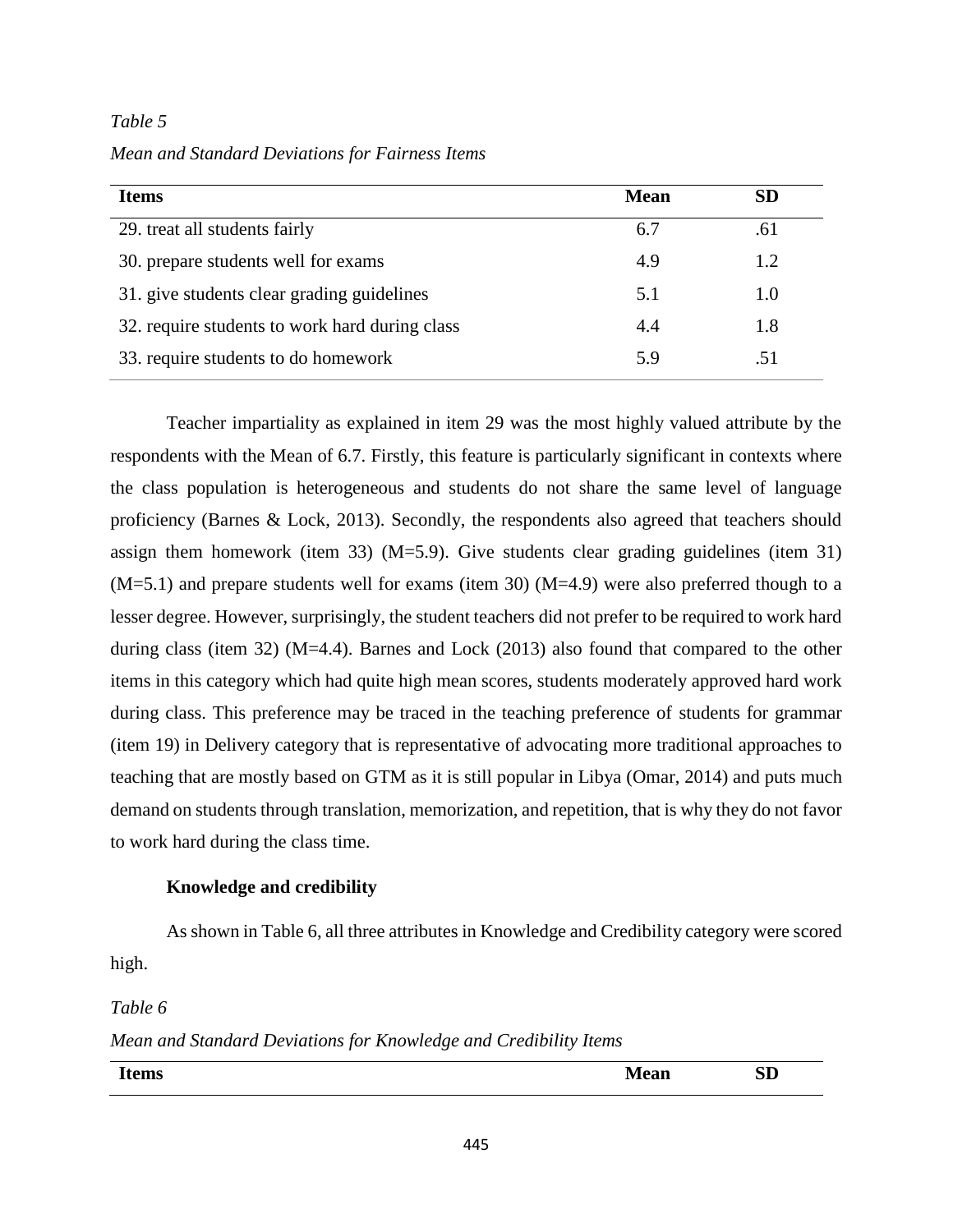| 34. are well qualified for EFL teaching | 5.5 |     |
|-----------------------------------------|-----|-----|
| 35. have a good knowledge of grammar    | 6.0 | .64 |
| 36. have a good knowledge of vocabulary | 5.4 | 13  |

Although all the items had high mean scores, item 35, i.e., have a good knowledge of grammar (M=6.0) ranked the highest and this is in line with student teachers' leaning towards grammar teaching (item 19) in Delivery category. It is clear that in contexts like Libya where GTM is the common teaching methodology, possessing a good knowledge of the structure of the English language is considered as a necessary attribute of a good English teacher.

The respondents also preferred their language teachers to be qualified enough and have a thorough knowledge of vocabulary. The same results were found by Salahshour and Hajizade (2013) and the majority of students in their study marked accuracy of vocabulary, structure and pronunciation as very important. In addition to possessing the knowledge of grammar and vocabulary, the interviewees mentioned some other qualities and qualification like having "good and clear pronunciation" (interviewee 1) and "writing" and "knowledge of subject matter" (interviewee 2) (see Darling-Hammond &Youngs, 2002). However, interviewee 3 defined a good language teacher as someone that does not only possess the types of knowledge mentioned above but as someone that "needs to be exposed to the foreign culture to be knowledgeable in how to teach that language effectively". This clearly indicates that the student teachers believe that ELT in contemporary area is not limited to the knowledge of the language itself; rather, a good understanding of socio-cultural aspects of language learning is also required to make it more usable for communication purposes.

# **Organization and preparation**

According to Table 7, students generally supported the items in this group, though to a lesser degree compared to items in the other categories; that is why, this category was the leastranked category of all.

# *Table 7*

*Mean and Standard Deviations for Organization and Preparation Items*

| T4<br>$  -$<br><i>rtems</i> | $\sim$ $\sim$ $\sim$<br>ivieali | <b>SD</b> |
|-----------------------------|---------------------------------|-----------|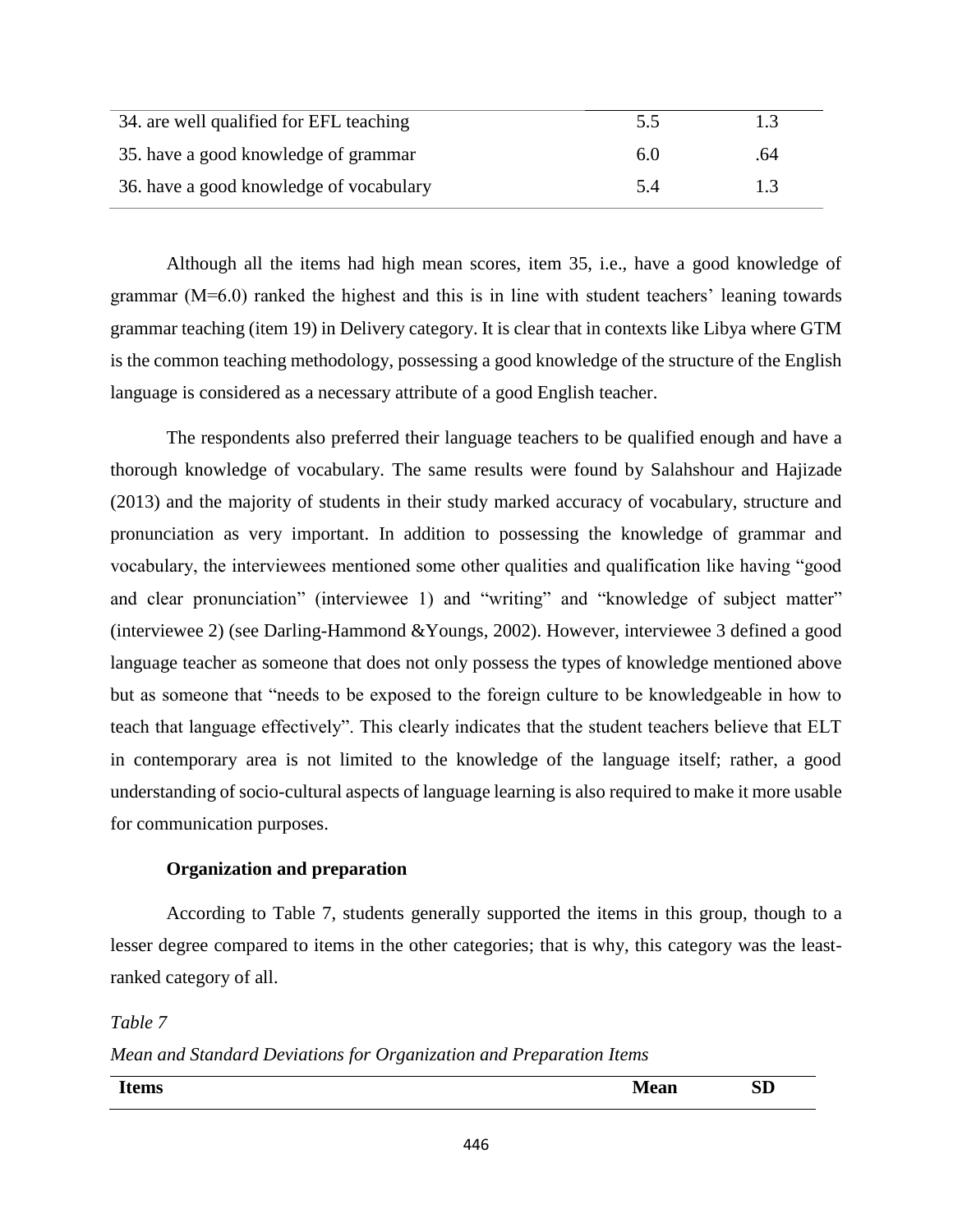| 37. are well prepared for every lesson                 | 5.7 | .85 |
|--------------------------------------------------------|-----|-----|
| 38. provide a syllabus detailing weekly course content | 4.6 | 1.5 |
| 39. explain the instructional methods to the class     | 5.1 | 1.2 |
| 40. tell students the lesson objectives each lesson    | 4.3 | 1.7 |
| 41. stick to the syllabus                              | 4.4 | 1.4 |
| 42. make their own supplemental material               | 5.6 | .68 |
|                                                        |     |     |

Although the mean score of items 37 and 42, that is, preparation for every lesson  $(M=5.7)$ and preparing supplemental material (M=5.6) were high and showed that the student teachers greatly favor well-prepared teachers and expect them to go beyond the textbooks and prepare supplementary materials, they moderately approved syllabus- and objective-based items (38 and 40) suggesting that students do not appreciate a detailed syllabus and information about teaching methodology and objectives. This finding was inconsistent with the findings found by Barnes and Lock (2013). However, similar to their study, adherence to the syllabus (item 41) (Mean=4.4) that according to Kember and Wong (2000) typically passive learners favor this, was not considered important by the student teachers in this study. This view was supported by interviewee 1 maintaining that:

Some teachers prefer to stick to the syllabus and to the text book materials ignoring the learners needs which is making the teacher not effective.

One reason underpinning this need is that Libyan schools' lack of facilities impedes English language teaching and learning, hence, making students to be in quest of facilities that might help them learn a second language more easily (Omar, 2014).

## **Conclusion**

The desirable features of the effective language teacher as emerged from the present study were 1) Knowledge and credibility including overall qualification as well as possessing grammar and vocabulary knowledge;2) Delivery as indicated majorly by encouraging student participation and attempt to promote their self-confidence; 3) Fairness as principally characterized by teacher impartiality; 4) Rapport mainly through attributes that involve care about students; and 5)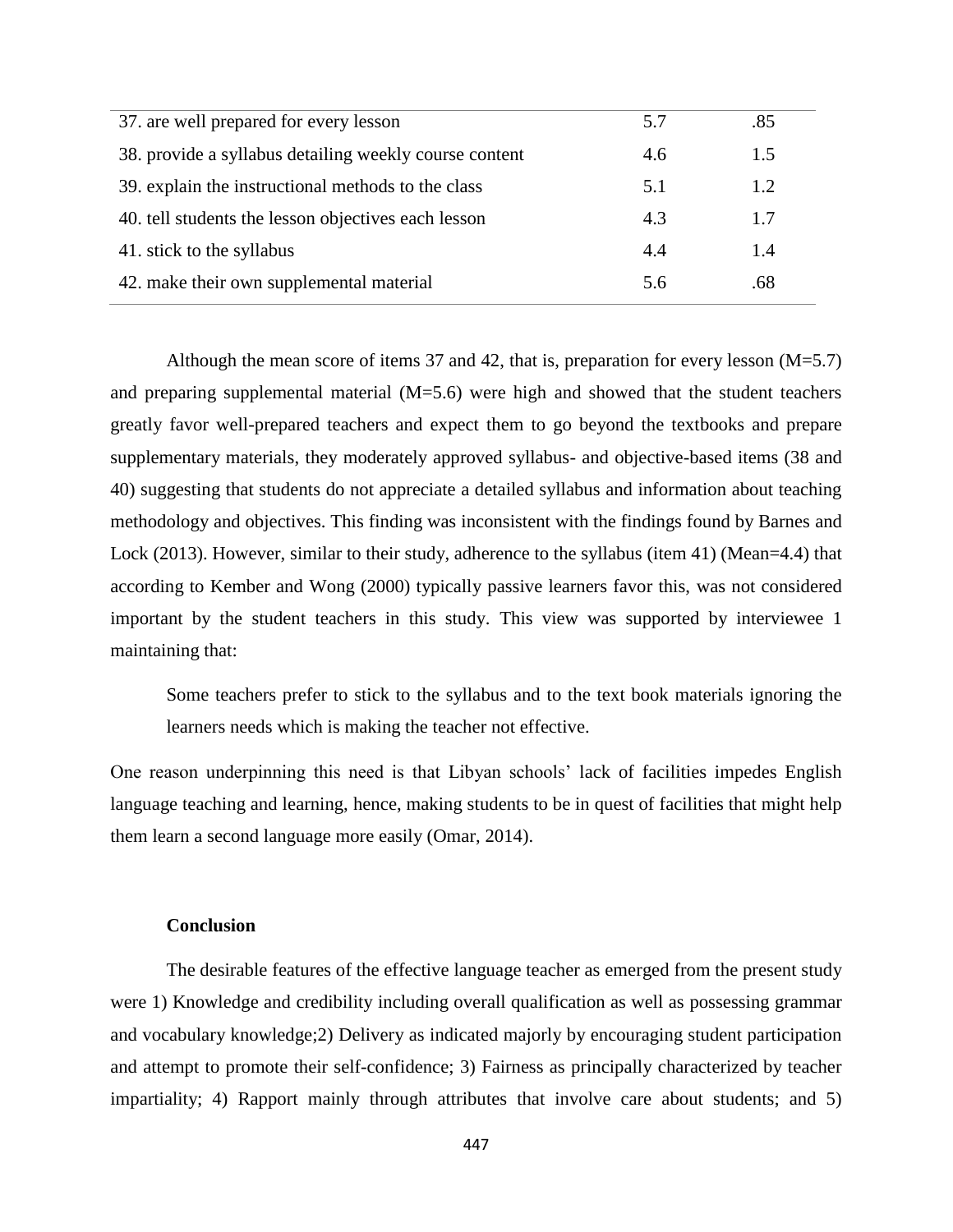Organization and Preparation as manifested in preparation for every lesson and preparing supplemental material. This shows that Libyan student teachers are, in general, supportive of commonly accepted standards of effective teaching (Banes & Lock, 2013). This includes, but not limited to, setting up a pleasant, participatory classroom atmospheres that is fair and impartial to all the students involved with their varying levels of language proficiency, and is taught through different teaching approaches, comprehensive syllabi and supplementary materials that facilitate learning.

The findings of this study would hopefully upgrade language teacher training programs for the benefit of both prospective teachers and students. The findings indicated that Libyan student teachers have certain needs and expectations from their teachers that had been neglected given the current traditional teaching practices that have been dominant through years or due to challenges of teaching English in Libya (Omar, 2014). However, student teachers` leaning towards attributes like care about students, and use a variety of teaching methods shows that the classes need to move toward more communicative, learner-centered approaches (Salahshour & Hajizadeh, 2013). Above all, students' preferences indicate how their instruction should be delivered (Lightbown & Spada, 2008),

It is also worth mentioning that sometimes there is a mismatch between what teachers perceive as effective attributes and what students do so, further research is recommended into the discrepancies between students' and teachers' belief systems in the L2 classroom Horwitz, (1988). Researchers are also suggested to explore student perceptions of effective EFL teachers in different settings to shed more light on preferences of students with different races, cultural backgrounds and attitudes. Investigations can also be carried out with respect to the underlying reasons why certain teacher attributes are preferred to others.

#### **References**

Barnes, D. B., & Lock.G. (2010). The attributes of effective lecturers of English as a foreign language asperceived by students in a Korean university. *Australian Journal of Teacher Education, 35*(1), 139-152.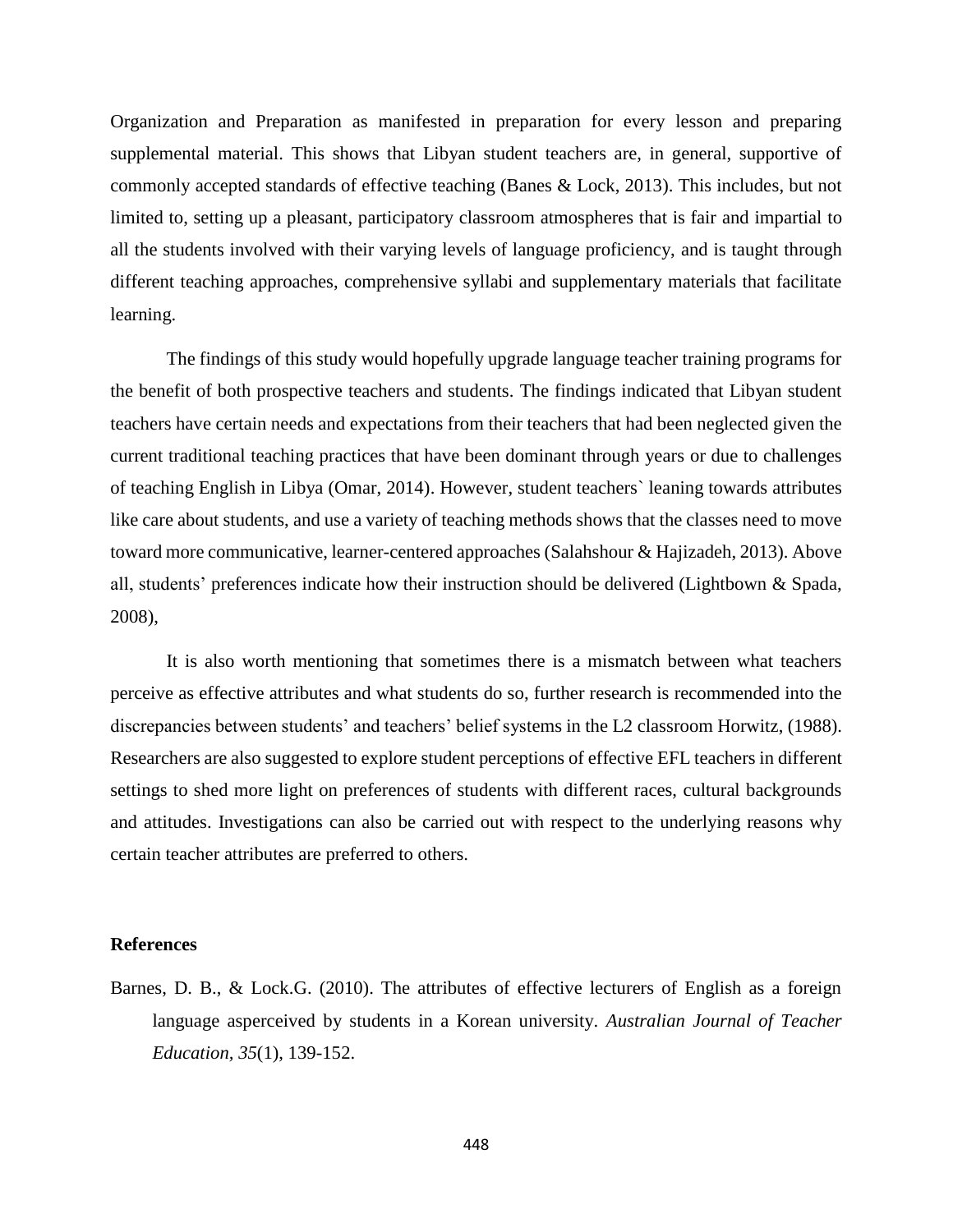- Barnes, B. D., & Lock, G. (2013). Student perceptions of effective foreign language teachers: A quantitative investigation from a Korean university. *Australian Journal of teacher Education*, *38*(2), 19-36.
- Borg, S. (2006). The distinctive characteristics of foreign language teachers. *Language Teaching Research*, *10*(1), 3-31.
- Brown, A. V. (2009). Students' and teachers' perceptions of effective foreign language teaching: A comparison of ideals. *The Modern Language Journal*,*93*(1), 46-60.
- Chen, R. (2005). Chinese tertiary students' perceptions of a good EFL teacher. *Sino-US English Teaching, 2*(4), (Serial No. 16).
- Darling-Hammond, L., & Youngs, P. (2002). Defining "highly qualified teachers": What does "scientifically-based research" actually tell us? *Educational researcher*, 13-25.
- Desai, S., Damewood, E., & Jones, R. (2001). Be a good teacher and be seen as a goodteacher. *Journal of Marketing Education, 23*(2), 136-144.
- Faranda, W.T., & Clarke I. (2004). Student observations of outstanding teaching: Implications for marketing educators. *Journal of marketing education, 26*(3), 271-281.
- Horwitz, E. K. (1988). The beliefs about language learning of beginning university foreign language students. *Modern Language Journal, 72,* 283-294.
- Kember, D., & Wong, A. (2000). Implications for evaluation from a study of students' perceptions of good and poor teaching. *Higher Education, 40*, 69-97.
- Koutsoulis, M. (2003). *The characteristics of the effective teacher in Cyprus public high school: The students' perspective*. Arlington, VA: American Association of School Administrators.
- Kourieos, S., & Evripidou, D. (2013). Students' perceptions of effective EFL teachers in university settings in Cyprus. *English Language Teaching*, *6* (11), 1-16.
- Lightbown, P. M., & Spada, N. (2008). *How Languages are Learnt* (3rd ed.). Oxford: Oxford University Press.
- Omar, Y., Z. (2014). Perceptions of selected Libyan teachers of English as a foreign language regarding teaching of English in Libya (PhD dissertation:University of Missouri, Columbia).